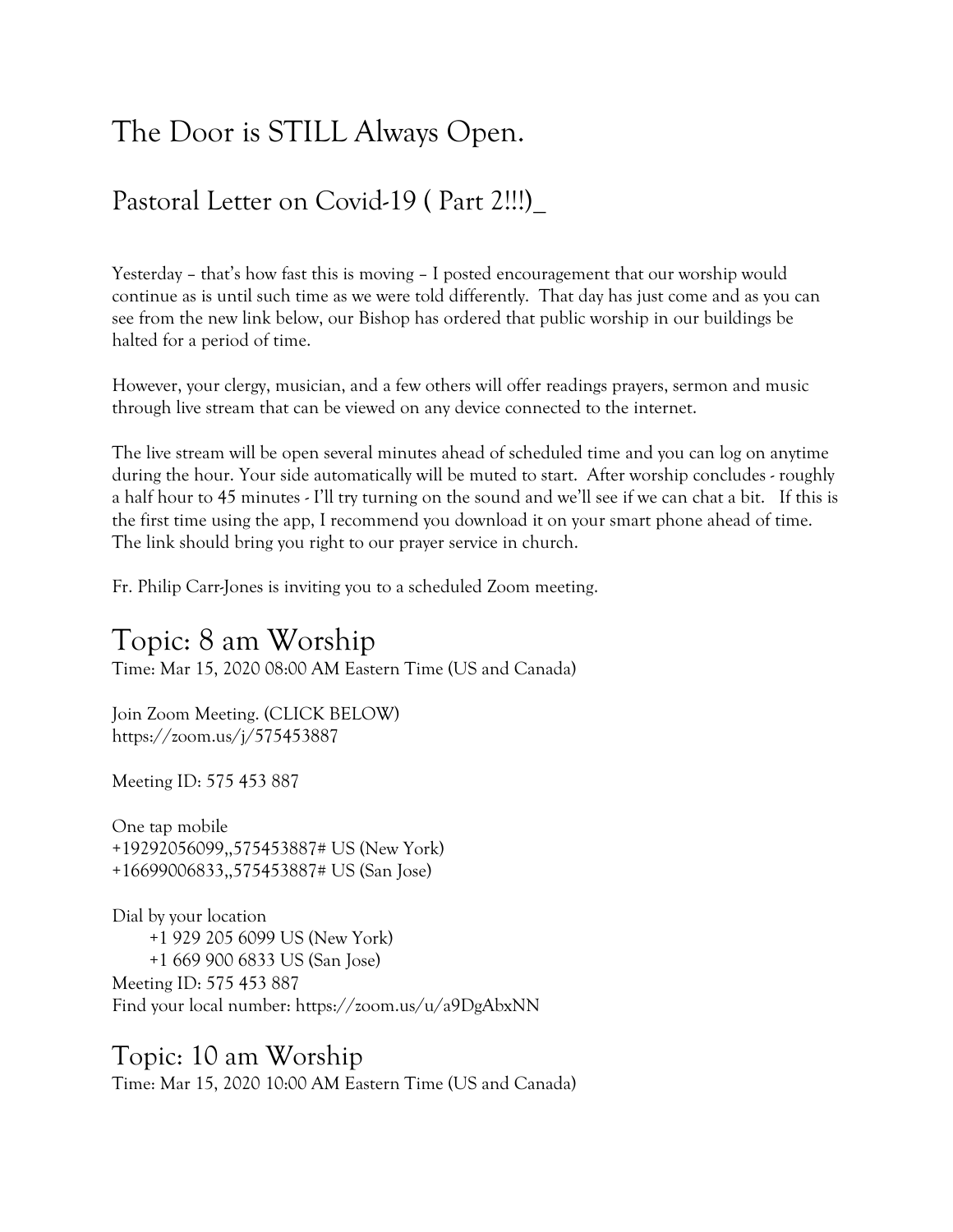Join Zoom Meeting https://zoom.us/j/980114608

Meeting ID: 980 114 608

One tap mobile +19292056099,,980114608# US (New York) +16699006833,,980114608# US (San Jose)

Dial by your location +1 929 205 6099 US (New York) +1 669 900 6833 US (San Jose) Meeting ID: 980 114 608 Find your local number: https://zoom.us/u/a9DgAbxNN

## **The Door is Still Open.**

So in this way, the door is going to be always open: the doorway to prayer, to community, to spiritual counsel and to friendship with God through common worship; all will remain uninterrupted. And should you choose to come to church, I will be there, and we will share the time in accordance to Bishop Stoke's guidelines for safe participation.

Below is a link from our Bishop Chip Stokes:

[https://mailchi.mp/dioceseofnj.org/bishop-stokes-announces-immediate-suspension-of-public](https://mailchi.mp/dioceseofnj.org/bishop-stokes-announces-immediate-suspension-of-public-worship-services?e=11ccc162f6)[worship-services?e=11ccc162f6](https://mailchi.mp/dioceseofnj.org/bishop-stokes-announces-immediate-suspension-of-public-worship-services?e=11ccc162f6)

**In addition**, we will gather in small groups over the coming weeks also through ZOOM for conversation and discussion and checking in together. In much the same way as we gathered in small groups for the house blessings, we will remain connected and grow together as community and disciples of Christ.

I invite you to prayer. You will find the appointed Collect for the Third Sunday of Lent, this very coming Sunday, to be remarkably on point:

#### **Third Sunday in Lent**

Almighty God, you know that we have no power in ourselves to help ourselves: Keep us both outwardly in our bodies and inwardly in our souls, that we may be defended from all adversities which may happen to the body, and from all evil thoughts which may assault and hurt the soul; through Jesus Christ our Lord, who lives and reigns with you and the Holy Spirit, one God, for ever and ever. Amen.